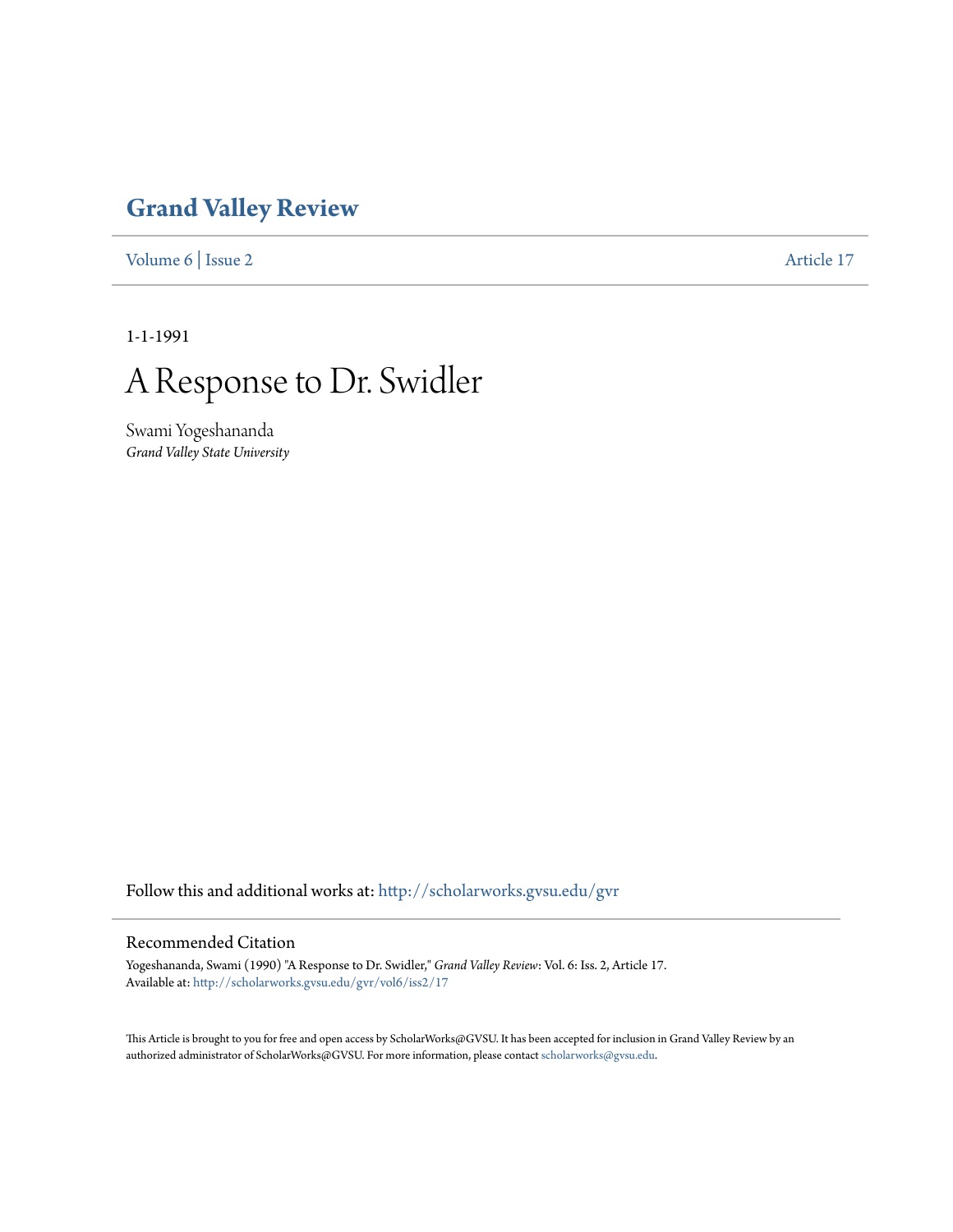## A Response to Dr. Swidler

## SWAMI YOGESHANANDA

Dr. Swidler has given us a positive program for peace among religions. If we do not have that, we cannot have world peace, says Hans Kung, as do many others. What we have heard this evening is something to which we can only give our hearty cheers. If religion is "the explanation of the ultimate meaning of life and how to live accordingly," I should like to add to that, "and how to die accordingly"-to me religion means the whole person's being transformed into what he or she believes. That we would call religion, not affirmations or affiliations. When we become whole persons, living from the very Center of our existence, we cross the barriers of race and nation, age and gender, ideology and faith, and speak from heart to heart. At the level of spiritual fulfillment pettiness disappears and parochialism just does not survive.

Is there not clearly a premise in Dr. Swidler's presentation: namely, that there is a Transcendental Truth? That this Truth can be glimpsed, approached-even realized-by different peoples of the world, in their diverse religions and ideologies? To us it sounds very much like what was said in the Veda, many centuries ago: "Truth is One, though seen in various ways." And we should be grateful to the speaker that he did not spell out this Ultimate Reality in theistic terms: lest our friends, the Buddhists, be excluded.

Dialogue among religions is surely for "learning, changing, growing," as he said. One great dialogist, Sri Ramakrishna, told his disciples, "So long as I live I learn." But I hope that dialogue is also for the enjoying Ramakrishna gave as his reason for practicing other religions: that he might be able to enjoy the Divine in more and varied ways. Dialogue is fine, but I want to say to you that dialogue is not enough; we can learn to celebrate our differences, to relish a faith other than our own. If it be true that there is only one Universal Being behind all the gods we worship and the qualified perfections to which we aspire, then why should I not accept every existing creed as one kind of understanding, a revelation to a given people at a critical point in their history? Why should I not be glad to enter temple or church, mosque, synagogue or forum, and discover in that place what way that great Being manifests itself? Why not kneel with the Christian, meditate with the Hindu, bow down beside the Muslim. There are many of us who look forward to the day when Christians will honor the birthday of Buddha and Buddhists celebrate Christmas; when Hindus will want to read the Torah and Muslims the Bhagavad Gita. This should neither frighten